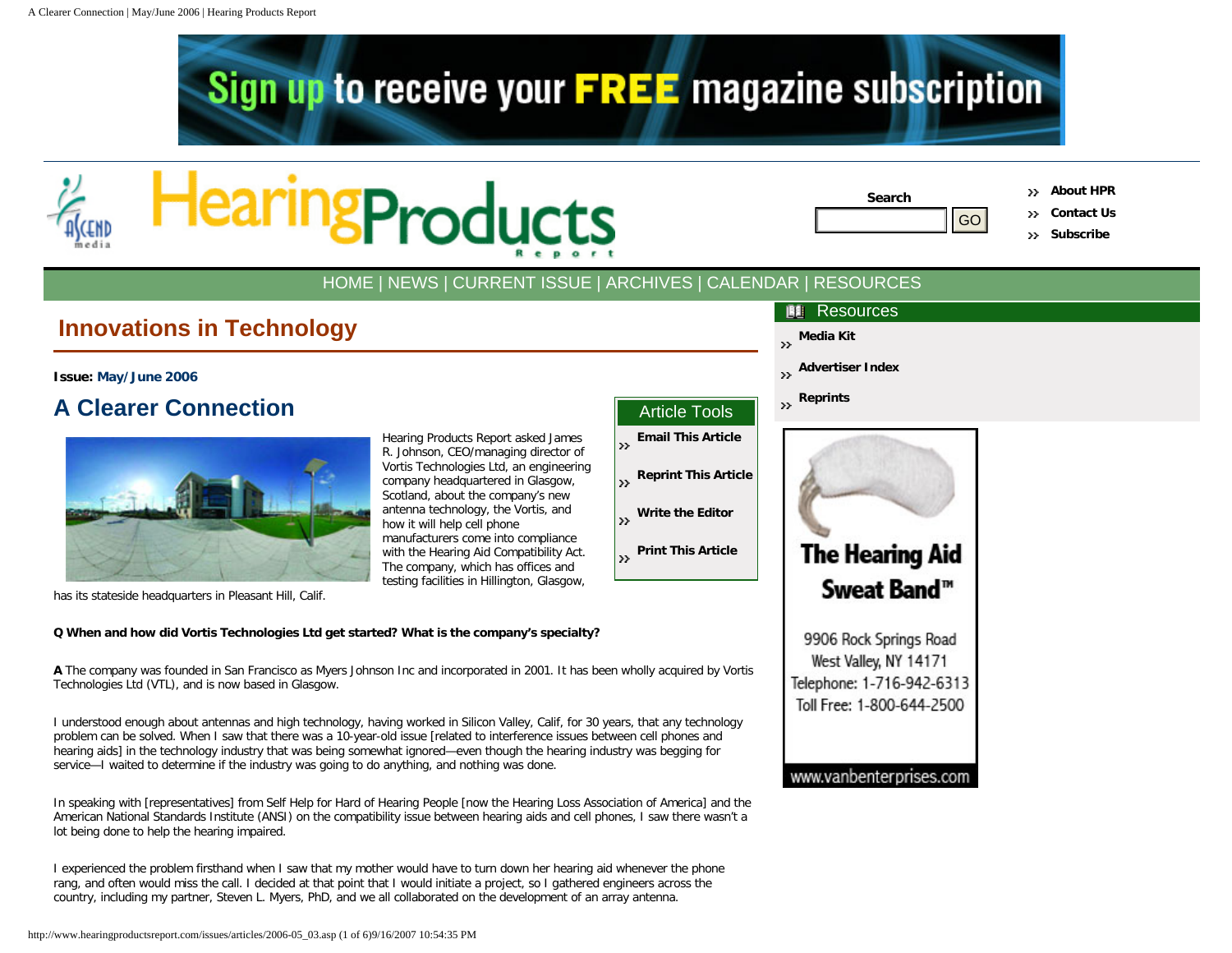### A Clearer Connection | May/June 2006 | Hearing Products Report

I understood enough about mobile phones and antennas to know that array technology has been under contemplation for years and under development. We decided to initiate the first array that would split the signal up and drive it in two directions, away from the hearing aid and the head, and thus provide enough reduction of interference so that they wouldn't have the problem. We knew it would be good, in general, for cell phones, but we didn't know the degree to which it would offer such advantages for overall use.

VTL has established a unique patent-protected circuit design for mobile phone and other consumer wireless devices. The passive, plug and play, disruptive array antenna technology is based on multiple elements instead of conventional single elements and will ultimately be embedded into handsets globally for mobile phones.

# **Q What were the concerns within the technology industry regarding interference issues?**

**A** The primary concern was that the technology industry believed you needed to have an omnidirectional antenna for it to effectively operate on the system. We had to sort of position the knowledge out there that when an omnidirectional antenna is next to the head, it actually does become a directional antenna, and so, in reality, mobile phones have been directional since day one. That was a misconception in the industry.

They wouldn't even test mobile phones with phantom heads in order to qualify them; they were testing them in what we call "free space." They didn't know what the end result would be until a 1996 study came out from Om P. Ghandi, ScD, at the University of Utah, with an Institute of Electrical and Electronics Engineers report that discussed the dosimetrics and interrelationship between the mobile phone and the human body. It basically says you lose 35% to 50% of the signal absorbed by the body—that's quite a bit.

We knew of that, and we started to promulgate that message to the industry because they were reluctant to adopt our position of using a directional antenna to solve the hearing aid problem.

In testing, we discovered that because we don't radiate directly into the head, because we have two elements, we actually do provide greater coverage than an omnidirectional single unit antenna.

# **Q Why has it been so difficult for hearing aid users to hear clearly when using cell phones? What are their main concerns?**

**A** The digital pulse from the hearing aid is picked up by the mobile phone creating a "buzzing" sound. Hearing aid users want the same convenience and access as everyone else—the ability to pick up their handset and talk without having to use T-coils, necklaces, or other clip-on accessories.

The cell phone itself is probably one of the most difficult technologies to try to put together. It really is a vast array of technology. It begins obviously with the need to behave like a normal telephone, which is a speaker and a microphone; and then it has to go into software, which is digitally coded like telegraph signals going to the stations; it is a transmitter that has to transmit as long as possible, and a receiver that has to transmit and receive; it has to share the station with hundreds of other people at any one point in time, so it shares a time signal; and then in addition to that, you've got to make it look cute and small. All of those things combined really put some very serious constraints on very good engineers. They have made almost the impossible possible.

Having said that, the major limitation is the fact that all of it is put together in just one package. The key issue for people who are hearing impaired has always been signal-to-noise issues. To a hard-of-hearing person, when there's background noise, it becomes even more difficult.

The strategy that the industry used years ago was the monopole antenna, which is really the major problem with any progress in clarity and power and everything else. The monopole antenna has to couple with the phone itself as its other counterpoise. It's a good situation when you want to hide the antenna inside, and it's a good situation when you want to reduce cost and when you want to balance out the effectiveness of everything else, but it obviously has limitations in terms of the nearfield radiating patterns and that's the area that we are specialists in.

# FREE



# **PRACTICE** MARKETING **CONSULTATION**

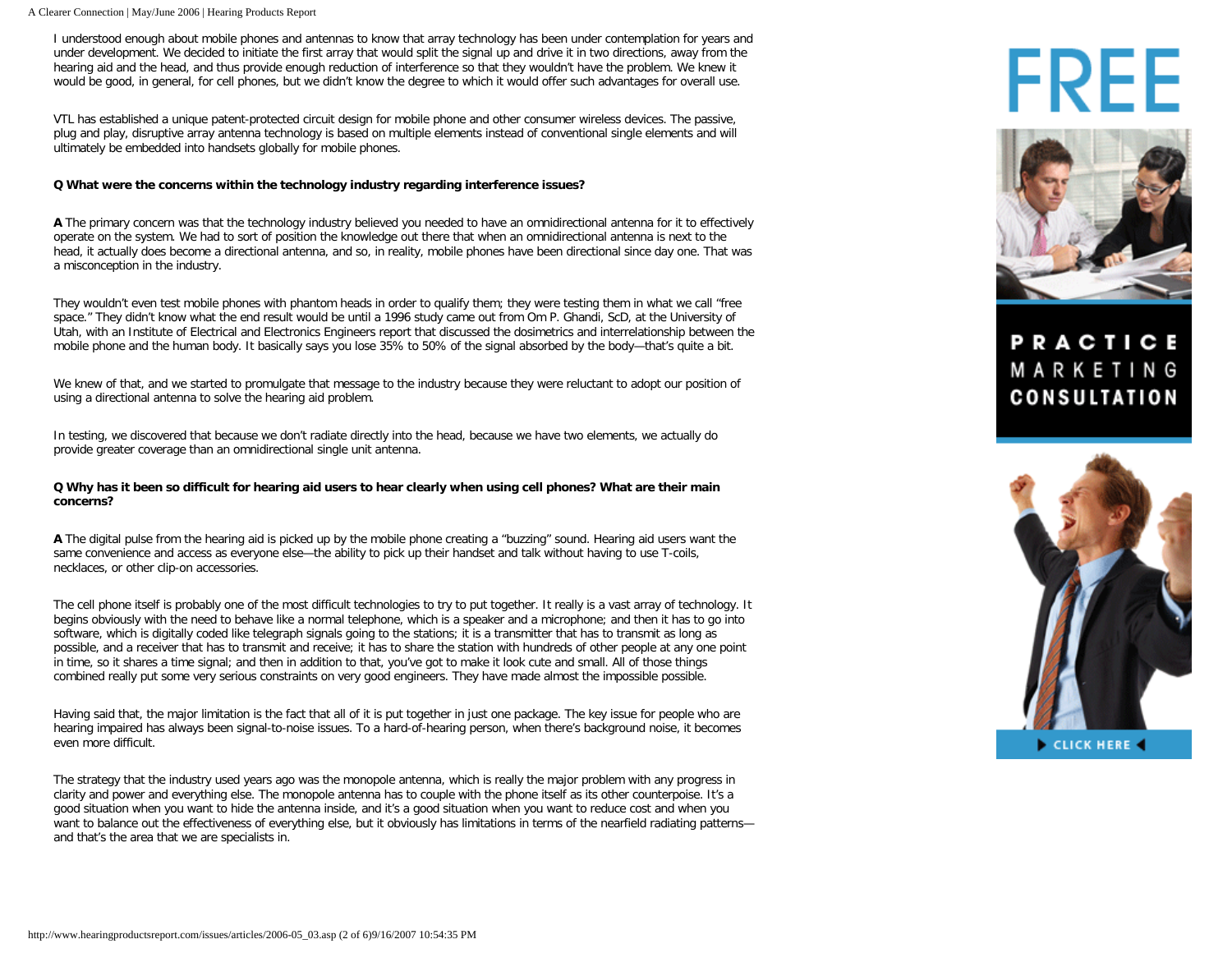

James R. Johnson says the Vortis antenna's array technology provides clearer cell phone sound for hearing aid users.

Most antenna designers try to get that antenna to radiate as far out there as possible, so you have the best reception and transmission. What we've done is we looked at it differently; we're looking at the antenna from a very close position and we're saying, "We need to design it as a dipole antenna. We need to design it as an array. And we need to nullify the energy that is lateral going into the head."

When we create that configuration, it isolates the antenna because we're mounted on the back. We isolate the antenna from the phone itself, and therefore, the signal-to-noise ratio is much wider. It just makes it clearer.

Typically, a mobile phone, when placed next to the head, will experience a 1 to 2 dB drop. What I have heard from our testing is the Vortis does not drop. I would have to say there must be some drop, but it's nearly imperceptible. To be perfectly accurate, I'd say it's hardly significant.

The Vortis antenna does not interact with the hearing aid at all. We may come out with a product that will interface with a T-coil that will have a separate signal in there that will help T-coil users. We're sort of parting the Red Sea of RF (radiofrequency) energy so that the voice signal can walk through it without interference.



**Q How does the Vortis antenna technology work and how will it improve the loss of energy that is so common with reception when using cell phones and hearing aids?** 

**A** The Vortis array technology reshapes energy surrounding mobile handsets into a "Figure 8" radiating pattern, where the head is located to the side and middle of the pattern. This unique pattern decreases radiated signal to the head and increases surrounding coverage for a user in the far fields. In doing so, it extends distance by reducing signal loss to the head with the following improvements: battery talk time is increased by 100% or more in fringe regions; improved coverage results in fewer dropped calls; signal clarity is improved by mitigating garbling and breakup in fringe regions; energy loss to the head is cut to the maximum achievable rates; and hearing aid users who previously experienced interference can use mobile phones.

The first problem is that many people with hearing aids experience an interference sound when placing the handset next to their hearing aid. This is because the antenna is radiating much of the energy into the person's head and hearing aid. This is the second problem: Much of the energy is absorbed by the head and is wasted. To a small consumer portable device, this is a senseless configuration and a major drain on the battery.

The Vortis became commercially available this year.

Normal antenna patterns radiate outward in all directions, like when you toss a pebble into a pond. Much of this signal gets absorbed by the head, which makes the system less efficient. Our antenna is an array antenna of two small elements that operate out of phase with each other. Each one cancels out the other's signal toward the direction of the head. Much like noise-canceling earphones, the science is called interferometry, with a base word interference. The two elements also enhance each other's signal

forward and rearward of the user to spread out wide as the signal reaches farther and wider to ultimately increase the overall coverage.

Tests show that if you don't lose the energy to your head, you gain more energy toward the station, and thus save battery usage. In extreme cases, it is possible to get twice the battery talk time.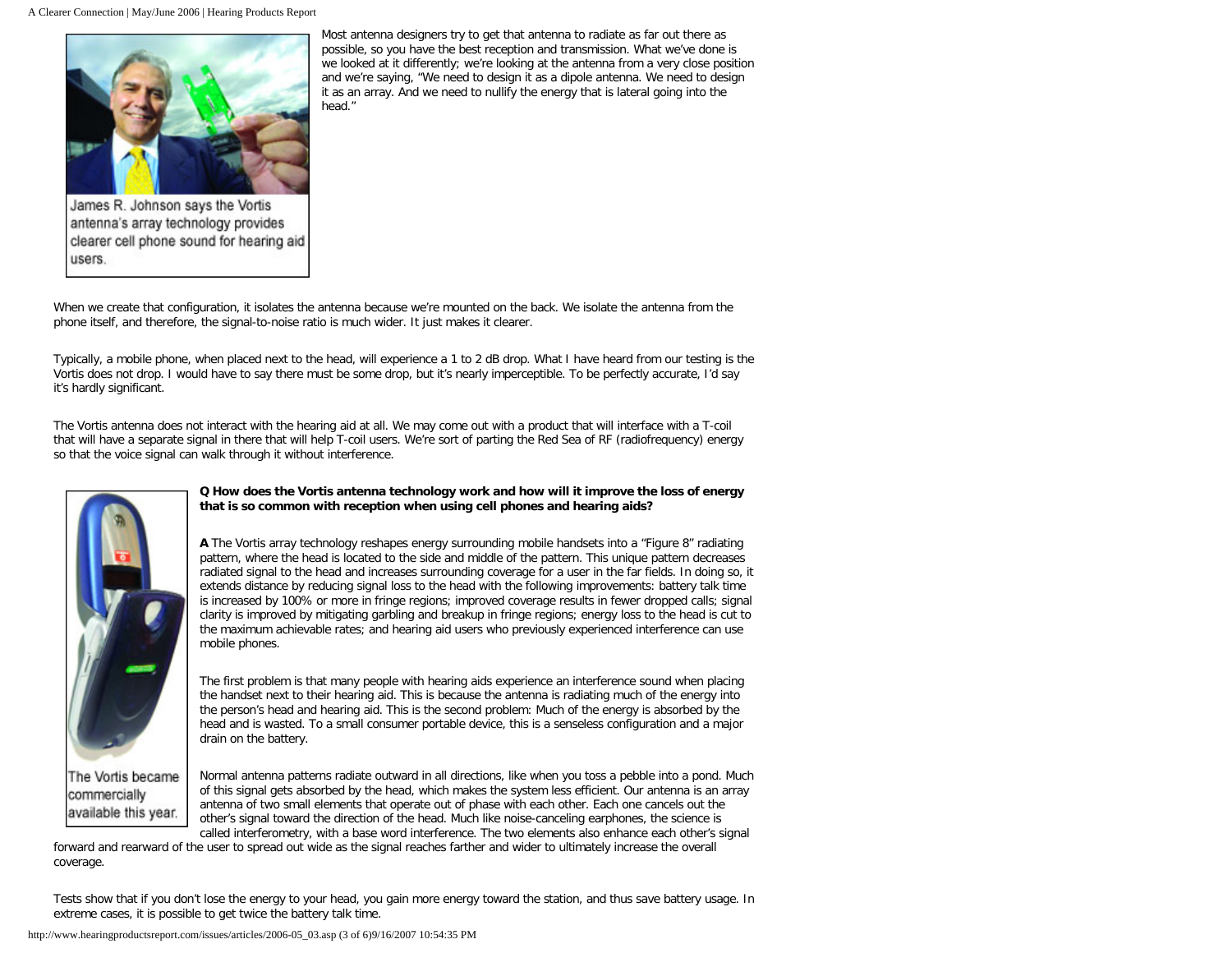# **Q Who comprises the main customer base for this technology?**

**A** The Vortis technology has been available for prototyping and field testing for about 2 or 3 years, but has not been commercially available until this year. The initial market for the Vortis is hearing aid users. This market will be expanded to include any mobile phone user who wishes to improve signal clarity, experience fewer dropped calls, and prolong battery life.

### **Q Is the Vortis available for all types of cell phones?**

**A** At the moment, the Vortis is available only for the Motorola V550 series phones—in the United States, it's known as the V557 from Cingular—and soon will also be available for the Motorola "Slivr" phones. That will be ready late summer.

## **Q Which end users would most benefit from this technology?**

**A** Initially, the end user who will experience the most profound benefit is the hearing aid user. Ultimately, everyone will benefit from this advanced technology.

# **Q How has Vortis Technologies been involved with the Hearing Aid Compatibility Act? Would the technology help companies bring their products into compliance with the act?**

**A** Yes. Vortis Technologies, as Myers Johnson Inc, worked with the United States Federal Com-munications Commission (FCC) and hearing aid organizations worldwide for 3 years with prototypes and testing.

In reviewing the issue, I saw that there was a number of correspondence and records on the interaction between hearing aid organizations and the FCC. In 2001, the FCC opened up a notice of proposed rule making (NPRM). Basically, whenever they want to change a rule, they open it up to public debate. They opened this up in 2001, and we made our first filing in 2002; the hearing aid and mobile phone industries were basically stating that the problem was going away and would no longer be a major issue and nothing had to be done about it.

I commissioned a study of 47 hearing aids. I put our study together with the real market data and discovered that 50% to 60% of the industry had the problem, and said to the FCC that they could go ahead and state that it's going away, but in reality, in the pool out there of 6 million users, you've got 2 to 3 million users with the problem. According to the rate of change in the industry, it's not going to go away for several years.

I think that changed a lot of minds. When you present an argument like that, it's difficult for anyone to counter it, unless they've done their homework; I think the absence of counterarguments caused the FCC to start looking at it more seriously as a real problem today that's not going away.

Then, the industry basically said, "You need omnidirectional. There's no way you can mitigate the RF signal because this is a mobile phone and it has to radiate the signal; that's what it does." We made it clear that array technology was the technology of the future, and that what they were stating was not correct. You can reshape the energy. We brought prototypes to the FCC and demonstrated it.

### **Q What is the company working on for the future?**

**A** Ultimately, the embedding of the advanced Vortis technology into all mobile handsets.

There's a lot of movement in FM connection between the hearing aid and remote microphones. We believe that there's a good market for placing a remote FM microphone into the Vortis. Instead of placing a microphone down on the table, you would just place the Vortis down and it would pick up the sound and essentially generate it back into the T-coil. There's a lot of stigma associated with these accessories, which is why we've made the Vortis as easy to look at as possible; instead of putting a microphone down, which might have a stigma associated with it, placing your cell phone with the Vortis in it on the table isn't as intimidating.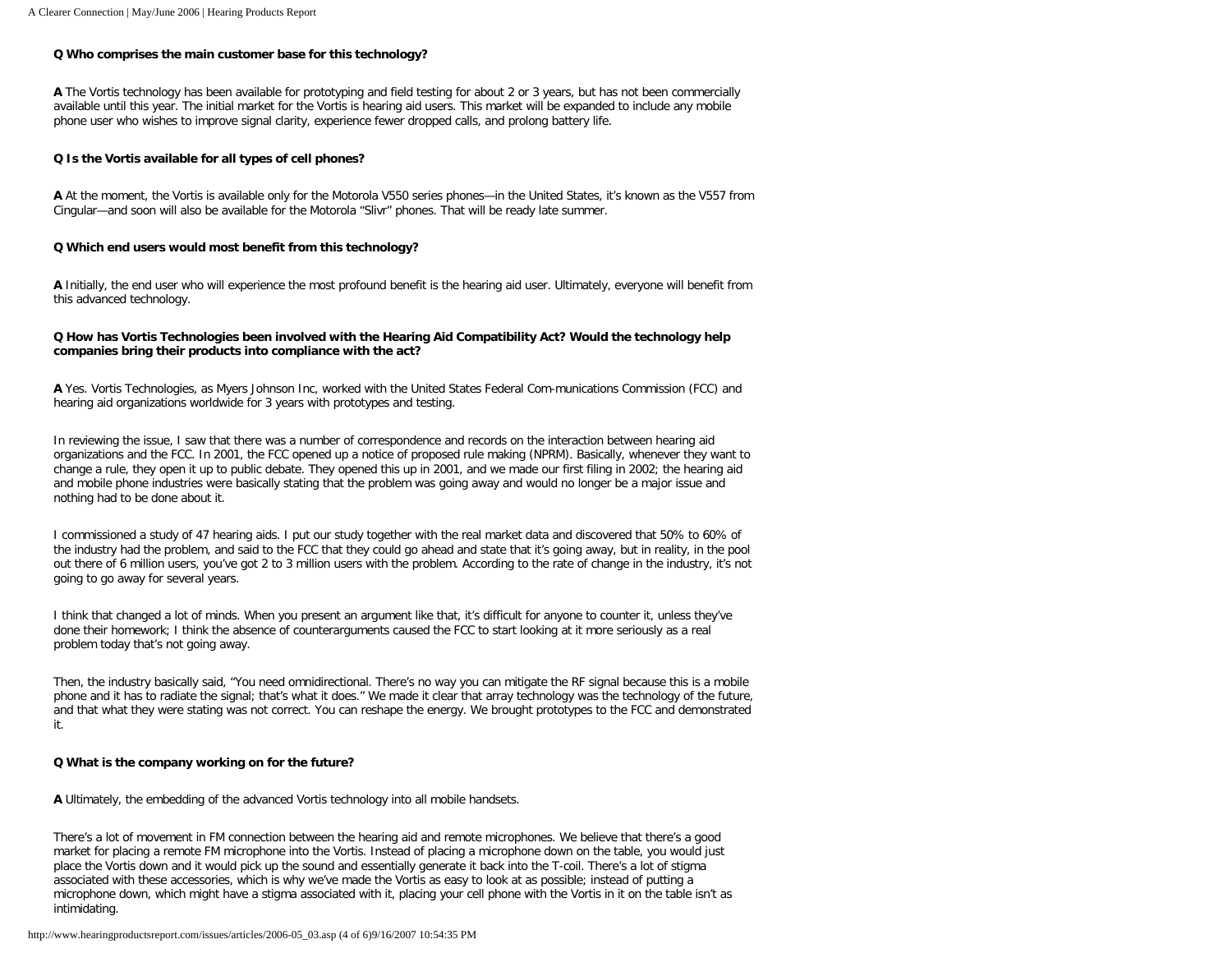When you help people with better hearing, you actually are creating new technology for everybody. It really does lead the technology curve.

The technology for the Vortis is the right technology for cell phones. The clarity that the Vortis can bring to the cell phone is better than any other antenna can bring. Not only does it help hearing aid users, but it helps all of the individuals who consider themselves hard of hearing, and that's something like 10 times more than hearing aid users.

**Related Articles - Innovations in Technology [A New Approach to Doing Business](http://www.hearingproductsreport.com/issues/articles/2006-09_06.asp)** - September 2006 **[A Premium Product Manufacturer](http://www.hearingproductsreport.com/issues/articles/2006-07_04.asp)** - July 2006 w. **[Bringing Color to Sound](http://www.hearingproductsreport.com/issues/articles/2006-03_05.asp)** - March 2006 **[The General at General Hearing](http://www.hearingproductsreport.com/issues/articles/2006-01_05.asp)** - January 2006 **[Creating the Future](http://www.hearingproductsreport.com/issues/articles/2005-11_05.asp)** - November 2005 Displaying 5 of 24 related articles. [View all related articles.](http://www.hearingproductsreport.com/related_articles.asp?frmArticleId=2006%2D05%5F03)





**[News](http://www.hearingproductsreport.com/news/) | [Current Issue](http://www.hearingproductsreport.com/issues/) | [Archives](http://www.hearingproductsreport.com/archives.asp) | [Calendar](http://www.hearingproductsreport.com/calendar.asp) | [Resources](http://www.hearingproductsreport.com/resources.asp)**

**[About HPR](http://www.hearingproductsreport.com/about.asp) | [Contact Us](http://www.hearingproductsreport.com/contact.asp) | [Subscribe](http://www.hearingproductsreport.com/subscribe.asp)**

**[Media Kit](http://www.hearingproductsreport.com/media_kit.asp) | [Advertiser Index](http://www.hearingproductsreport.com/advertiser_index.asp) | [Reprints](http://www.ascendreprints.com/medical/)**